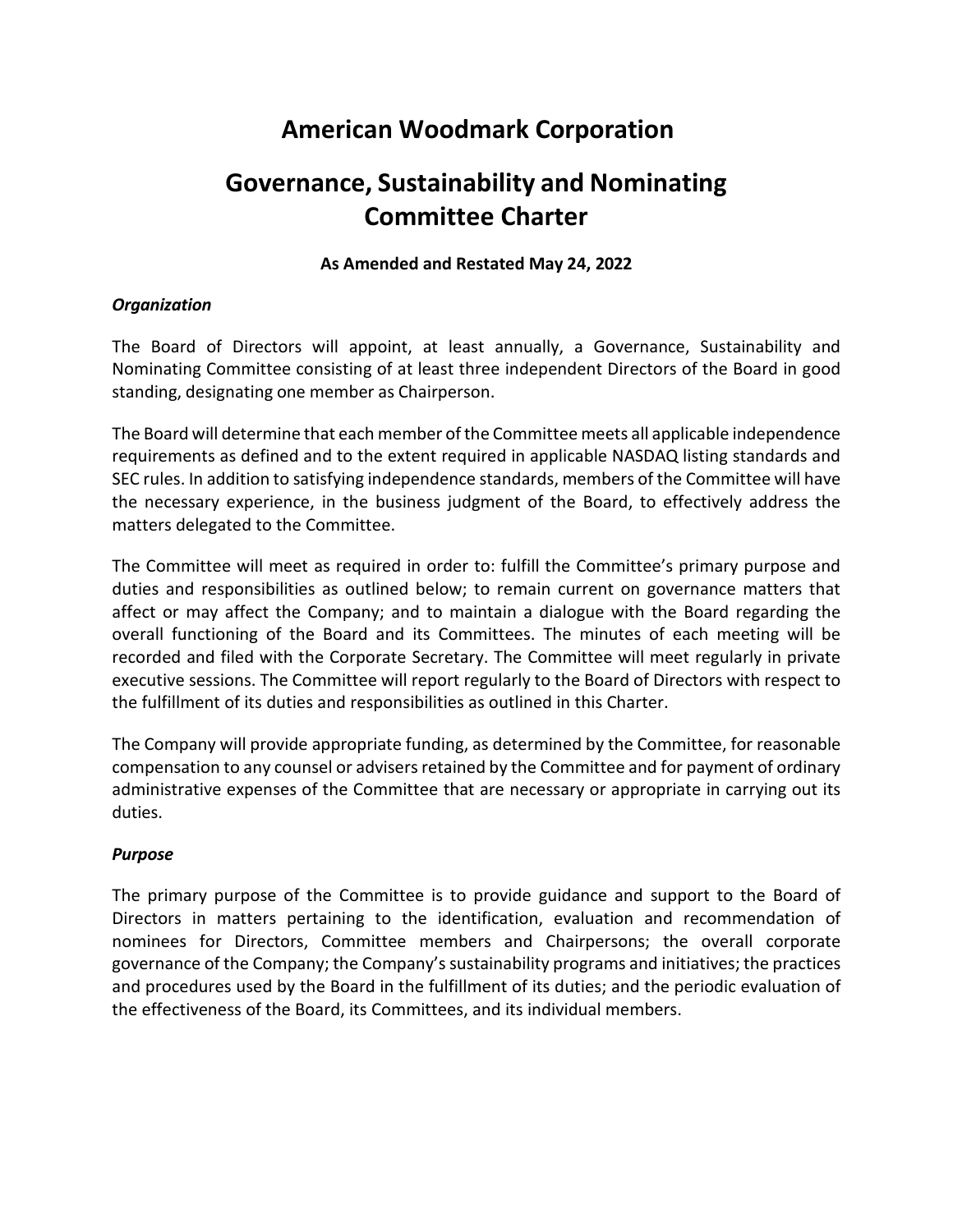The Committee is charged with the following responsibilities:

- The identification, evaluation and recommendation of qualified candidates for election or reelection as Directors of the Company.
- **Exaluation and recommendation of Directors for membership on the standing Committees of** the Board.
- The Committee will review the Company policies, programs and activities and oversee and monitor, as it deems appropriate, the Company's strategies and efforts with respect to sustainability and corporate governance matters.
- Recommendation of Chairpersons for the standing Committees of the Board.
- Ensuring that the size, composition and practices of the Board and its Committees are structured in a way that best serves the objectives and interests of the Company, the Shareholders, and all primary constituents.
- Ensuring the Company complies with all pertinent corporate governance rules and regulations.

In the performance of its duties, the Committee will consider the character and capacities of the members of the Board, taken not only individually but with consideration of their collective breadth and depth of knowledge and experience. As such, the Committee will seek Directors based on not only their individual qualifications and experience but their contributions to the overall functioning of the Board. The Committee will seek Directors that can represent the balanced and best interests of the Shareholders, employees, customers, vendors and the communities in which the Company owns or operates facilities.

#### *Duties and Responsibilities*

The principal duties and responsibilities of the Committee are as follows:

- The Committee will consider the size and composition of the Board and its Committees with respect to the operating requirements of the Company and to assure that the proper skills and experience are represented on the Board and its Committees.
- **The Committee will regularly assess the functioning of the Board and its Committees and** make recommendations to the Board as deemed appropriate concerning the structure, composition and functioning of the Board and its Committees. The Committee will periodically review the Board's leadership structure in light of the Company's characteristics and circumstances.
- **Prior to the Annual Meeting of Shareholders at which Directors are to be elected, the** Committee will recommend to the Board for nomination by the Board such candidates as the Committee, in the exercise of itsjudgment, has found to be qualified, willing and available to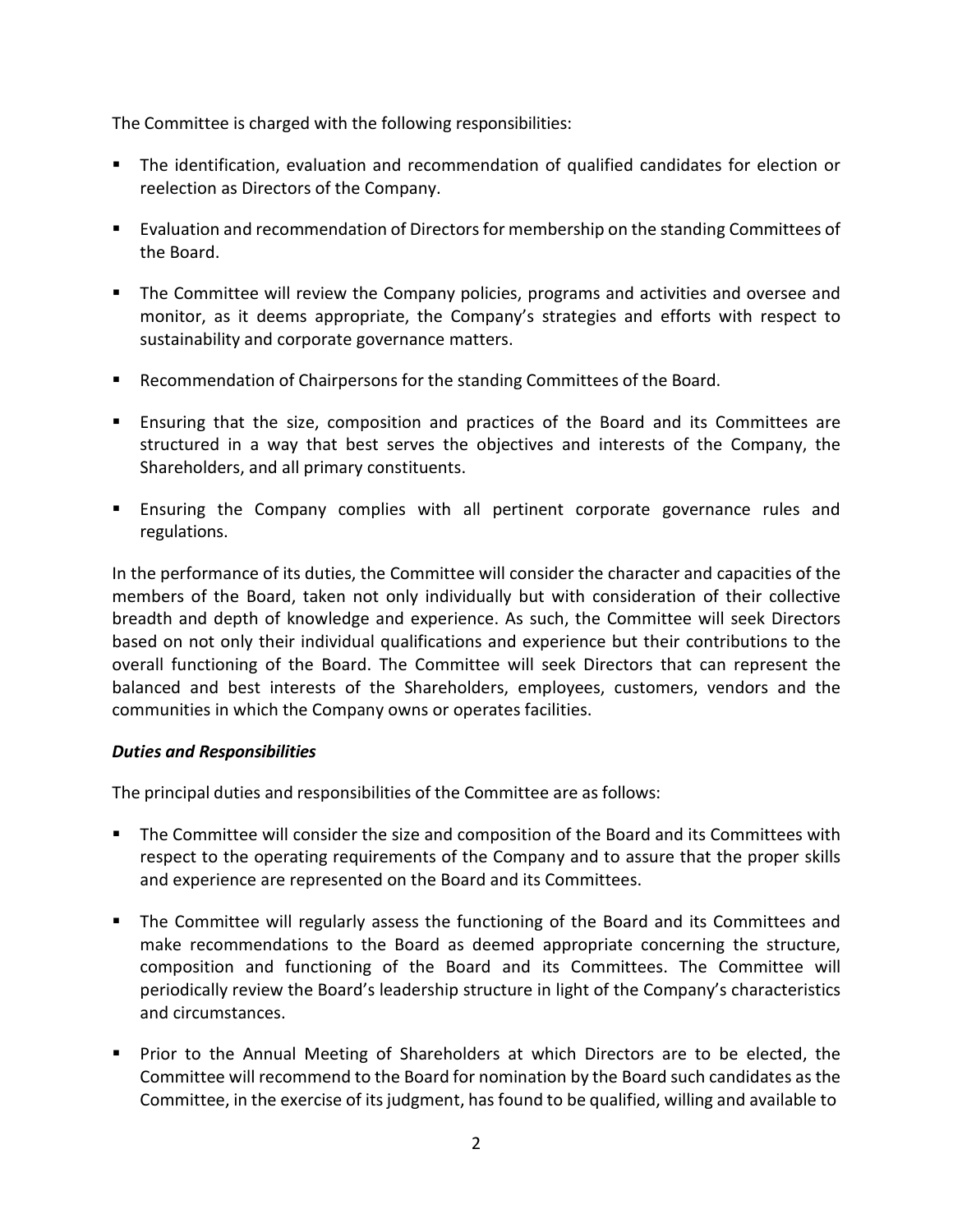serve. In evaluating candidates, the Committee will assess each candidate's character and professional ethics, ability and willingness to commit to the company's CITE principles, judgment, business experience, independence, understanding of the Company's or other related industries, and other factors deemed pertinent in light of the current needs of the Board. In considering candidates to be recommended for election to the Board:

- The Committee will nominate and recommend to the Board candidates consistent with the American Woodmark Corporation Board of Directors Mandatory Retirement Age Policy. Otherwise each candidate will be recommended without regard to sex, race, age, religion or national origin.
- **Each candidate must be an individual that has consistently demonstrated the highest** character and integrity.
- Each candidate must have demonstrated CITE principles, professional and managerial proficiency, openness to new and unfamiliar experiences and the ability to work in a team environment.
- Each candidate must be free of any conflicts of interest which would violate applicable law or regulation or interfere with the proper performance of the responsibilities of a Director.
- Each candidate should possess substantial and significant experience which would be of particular relevance to the Company and the Shareholders in the performance of the duties of a Director.
- Each candidate must indicate a willingness to commit, and candidates for re-election must have demonstrated a commitment, to the responsibilities of being a Director, including the investment of the time, energy and focusrequired to carry out the duties of a Director.
- Unless otherwise determined by the Board of Directors, the Chairperson of the Governance Committee shall also serve as the Independent Lead Director for the Board at such times as the Chair of the Board is not independent. The charter for the Independent Lead Director, outlining the responsibilities and qualifications for the Independent Lead Director, shall be attached to this Governance Committee Charter.
- If a vacancy on the Board should occur during the period between each Annual Meeting of Shareholders and the Board decides to fill the vacancy before the next Annual Meeting of Shareholders, the Committee will identify, evaluate and recommend to the Board nominees to be considered for appointment by the Board to fill such vacancy until the next Annual Meeting of Shareholders.
- The Committee will review and make recommendations to the Board regarding the Board's determination, to be made at least annually, whether Board and Board Committee members meet applicable independence requirements.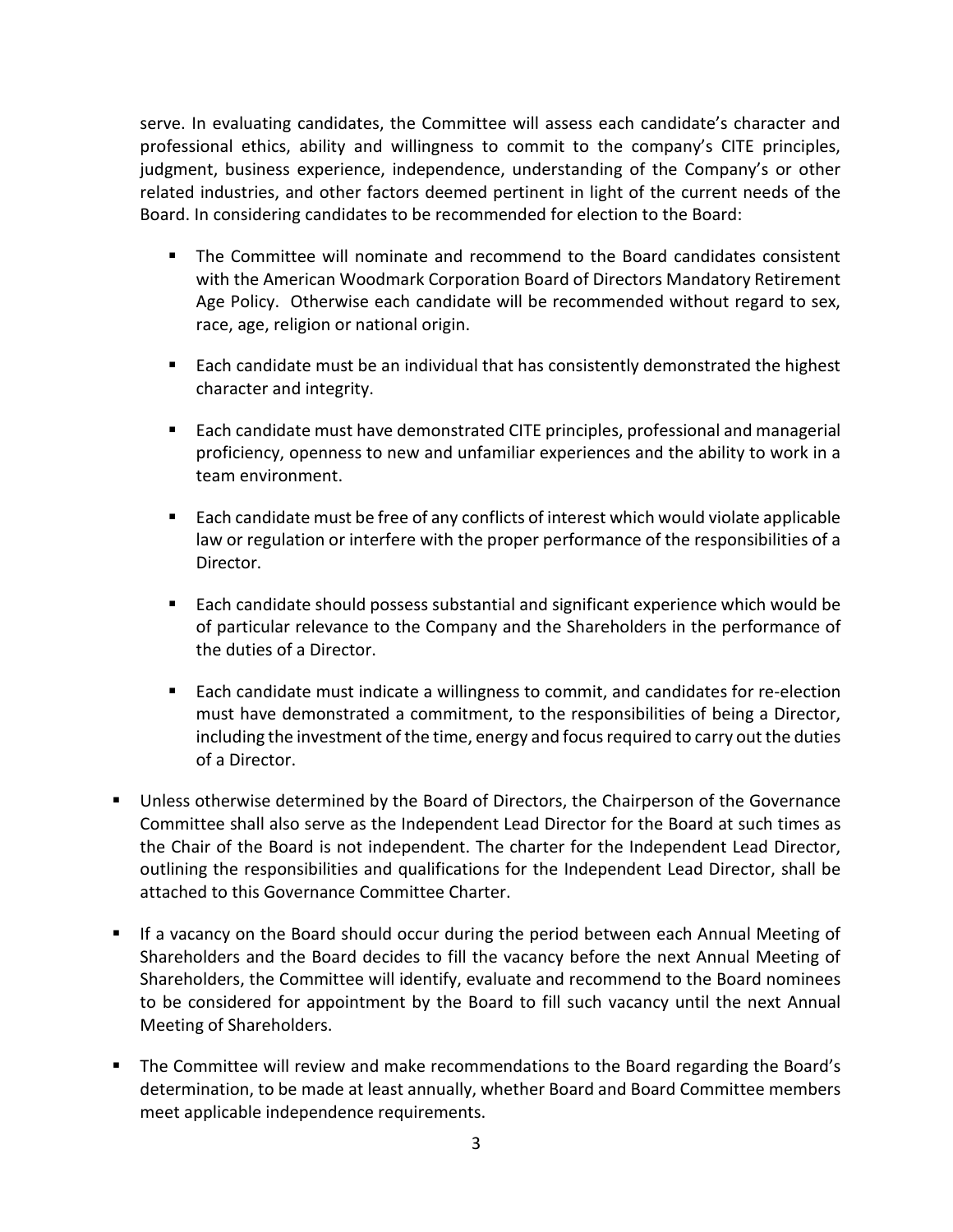- The Committee will recommend to the Board candidates for appointment to the Board Committees including recommendations for the Chairperson of each Committee. The recommendation will occur as soon as possible following either the election of the Board by the Shareholders at the Annual Meeting, or the addition of a Director between Annual Meetings.
- The recommendation of the chairperson of the Governance Committee shall take into account the qualifications of the Independent Lead Director set forth in the charter for the Independent Lead Director, unless at such time the Chair of the Board is independent or the Board of Directors determines to appoint a different director into that role.
- The Committee will develop and adopt a policy and procedure regarding the submission, receipt and consideration of candidates recommended by Shareholders to be presented to Shareholders for election to the Board at the Annual Meeting.
- **The Committee will review, at least annually, the performance of each Director currently** serving on the Board and consider the results of the evaluation when determining whether or not to recommend the nomination of such Director for continued service on the Board.
- The board encourages each Director to participate in independent educational opportunities as necessary in order to maintain the requisite level of expertise required of a Director. The Committee will periodically set minimum expectations for continuing Director education in its reasonable discretion. The Company will pay for such programs provided, however, that Directors must obtain pre-approval from the Chair of Governance or Chair of the Board prior to attending if the cost of such program exceeds a dollar threshold periodically reviewed and updated by the Committee.
- **The Committee will consider whether a change in any Director's employment status results** in either a conflict of interest or a diminished capability to serve as a Board member, and make its recommendation to the Board.
- The Committee will oversee the Board in the Board's annual review of its performance, including its composition and organization, and provide appropriate recommendations to enhance Board performance.
- **The Committee will perform an evaluation of its performance at least annually to determine** whether or not it is functioning effectively. The evaluation will include input from the full Board of Directors and management.
- **The Committee will review and approve all related-party transactions and other conflicts of** interest involving Directors.